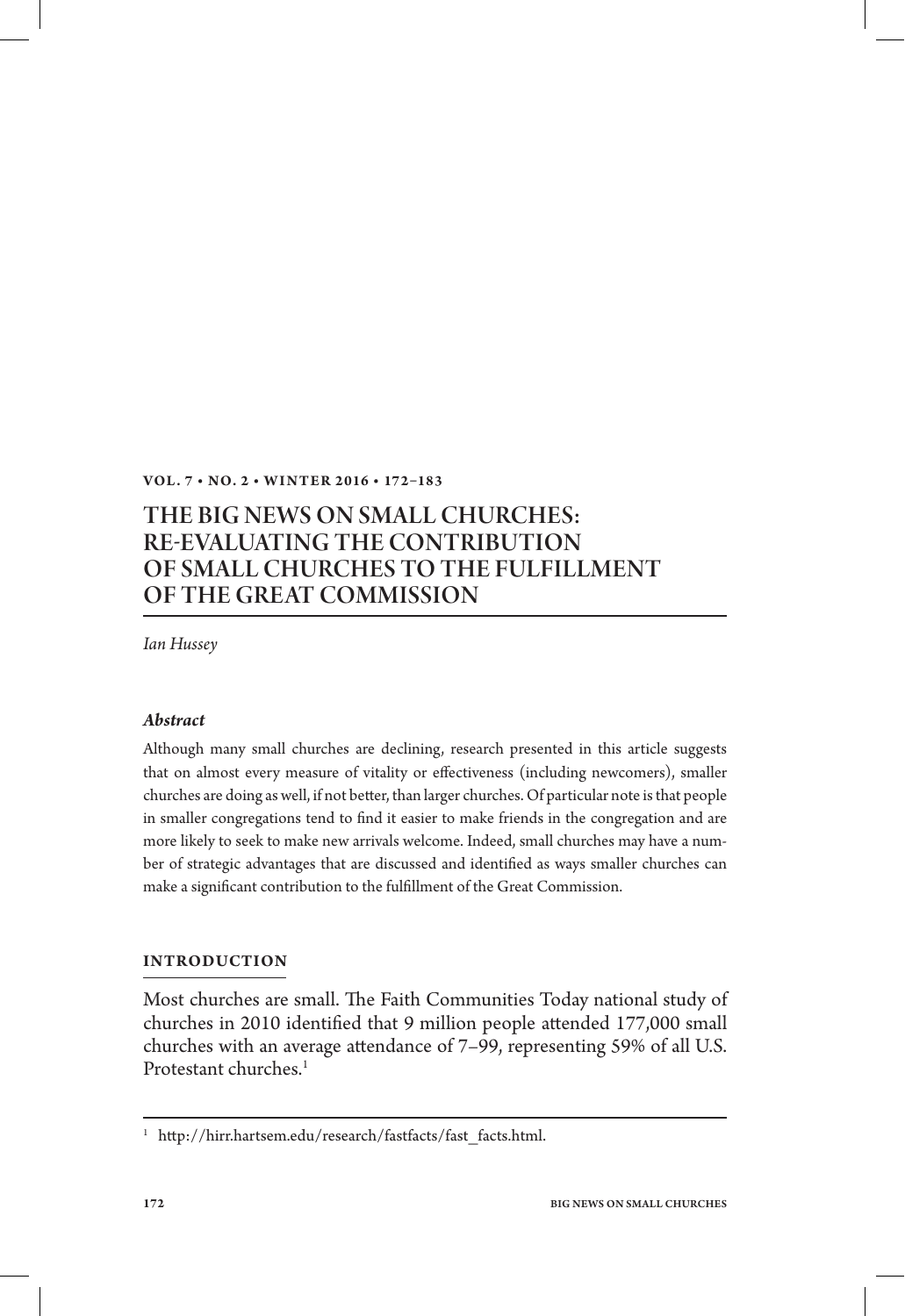The Church Growth Movement, and the thinking that has evolved from it, has rightly highlighted the principle that local churches should grow. The fulfillment of the Great Commission demands that there be a growing number of churches with a growing number of Christ followers. However, the emphasis on measuring church growth has been criticized from a number of different perspectives.<sup>2</sup> One criticism has been that it implies that small churches, which are usually not growing numerically, are somehow inferior to larger churches, *because* they have not grown into larger churches.

In a reaction to this perception, small church pastor and writer Karl Vaters identifies what he calls "the grasshopper myth." When the people of Israel gazed into the Promised Land, they remarked, "All the people we saw were of great size…We seemed like grasshoppers in our own eyes, and we looked the same to them" (Numbers 13:32–33). Vaters argues that many small churches and pastors struggle with this "grasshopper myth." He documents his own journey into wandering, whining, and placing blame before he finally arrived at the place where he was willing to accept his call to be a small church pastor.

In response to questions about the contribution of small churches to the fulllment of the Great Commission, this article will report some Australian research on small church vitality and effectiveness. Based on this research, it will make some suggestions on how smaller churches can make their greatest contribution to the fulfillment of the Great Commission.

#### **RESEARCH INTO SMALL CHURCH VITALITY**

As far back as 1997, based on the findings of the Australian National Church Life Survey (NCLS),<sup>4</sup> Kaldor et al. identified that congregational size appeared unrelated to a congregation's vitality.<sup>5</sup> Size did not appear to be statistically related to levels of growth in faith, willingness to discuss faith with others, invite others to church, or involvement in the wider community. In the U.S. context, Woolever and Bruce also identified that small churches scored better than mid-size or large churches in five of their ten "strengths."<sup>6</sup>

6 Cynthia Woolever and Deborah Bruce, *Beyond the Ordinary: Ten Strengths of US Congregations* (Louisville: Westminster John Knox Press, 2004), 135.

<sup>2</sup> Elmer L. Towns, Gary McIntosh, and Paul E. Engle, *Evaluating the Church Growth Movement: 5 Views* (Grand Rapids: Zondervan, 2004), 23.

<sup>&</sup>lt;sup>3</sup> Karl Vaters, *The Grasshopper Myth: Big Churches, Small Churches, and the Small Thinking -at Divides Us* (Fountain Valley: New Small Church, 2012).

<sup>&</sup>lt;sup>4</sup> The Australian National Church Life Survey is conducted every four years and involves about 300,000 participants from 7000 churches and 19 denominations: http://www. ncls.org.au/.

<sup>5</sup> Peter Kaldor et al., *Shaping Our Future: Characteristics of Vital Congregations* (Adelaide: Openbook, 1997), 75.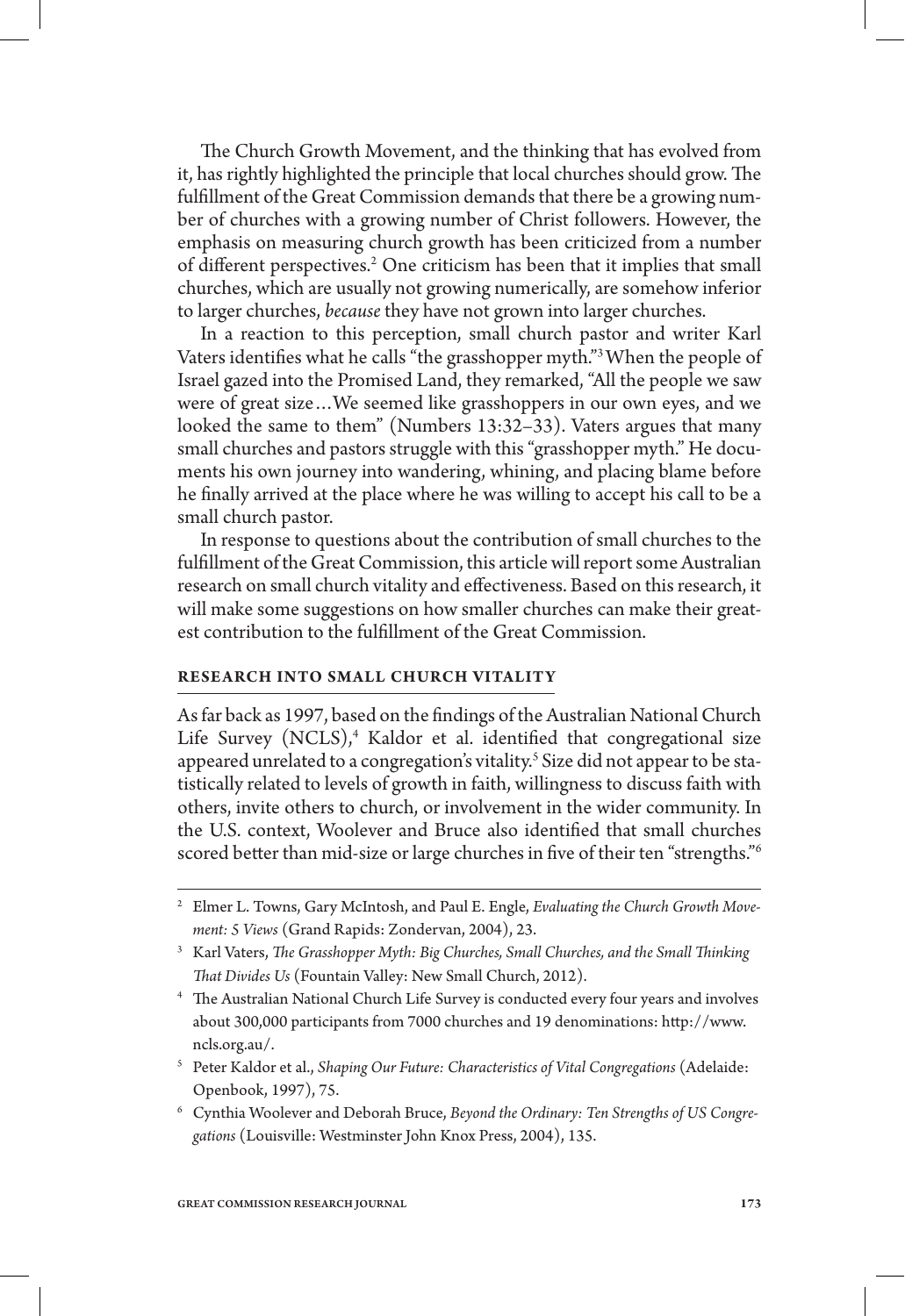Crossover (a department of the Baptist Union of Australia) and Malyon College, the Baptist seminary in Queensland, Australia, commissioned the NCLS to undertake more detailed and specific quantitative analysis of the vitality and effectiveness of smaller Australian Baptist churches.<sup>7</sup> The NCLS was asked to check the correlations between church size and a range of other factors measured by the national survey in 2011.

The research showed that church size was positively correlated with the following:

- • Church growth (moderate correlation). *Interpretation: Larger churches are more likely to be growing percentage wise.*
- The proportion of "switchers" (people who have switched from another church) in the church (weak correlation). *Interpretation: Larger churches tend to have more switchers.*
- • Young adult retention (weak correlation). Interpretation: *Larger churches had a lower age prole and a higher youth retention.*
- The proportion of attenders who strongly agreed that leaders keep the church focused on connecting with the wider community (weak correlation). *Interpretation: Churches where leaders are more strongly focused on the wider community tend to be larger.*
- The proportion of attenders who agreed that leaders are strongly focused on future directions (weak correlation). *Interpretation: Churches where leaders are more strongly focused on future directions tend to be larger.*
- The proportion of attenders who agreed that the congregation has good and clear systems for how it operates (weak correlation). *Interpretation: Larger churches have better and clearer systems.*

Church size was negatively correlated with the following:

- The proportion of attenders who agreed that they have found it easy to make friends in the congregation (moderate correlation). *Interpretation: Larger churches tend to have fewer people saying it was easy to*  make friends.
- The proportion of attenders who always or mostly seek to make new arrivals welcome (strong correlation). *Interpretation: Larger churches tend to have fewer people saying they welcome new arrivals.*
- The proportion of attenders who experienced strong and growing belonging (weak correlation). *Interpretation: Larger churches tend to have fewer people saying they have a strong and growing sense of belonging.*

<sup>7</sup> M. Pepper, S. Sterland, and R. Powell, *Relationships Between Church Size and Church Vitality for Baptist Churches (NCLS Commissioned Report)* (Sydney: NCLS Research, Australian Catholic University, 2015). The dataset was 261 Baptist churches that returned at least 10 forms, which met standard sampling adequacy criteria, and for which there was complete data on all variables.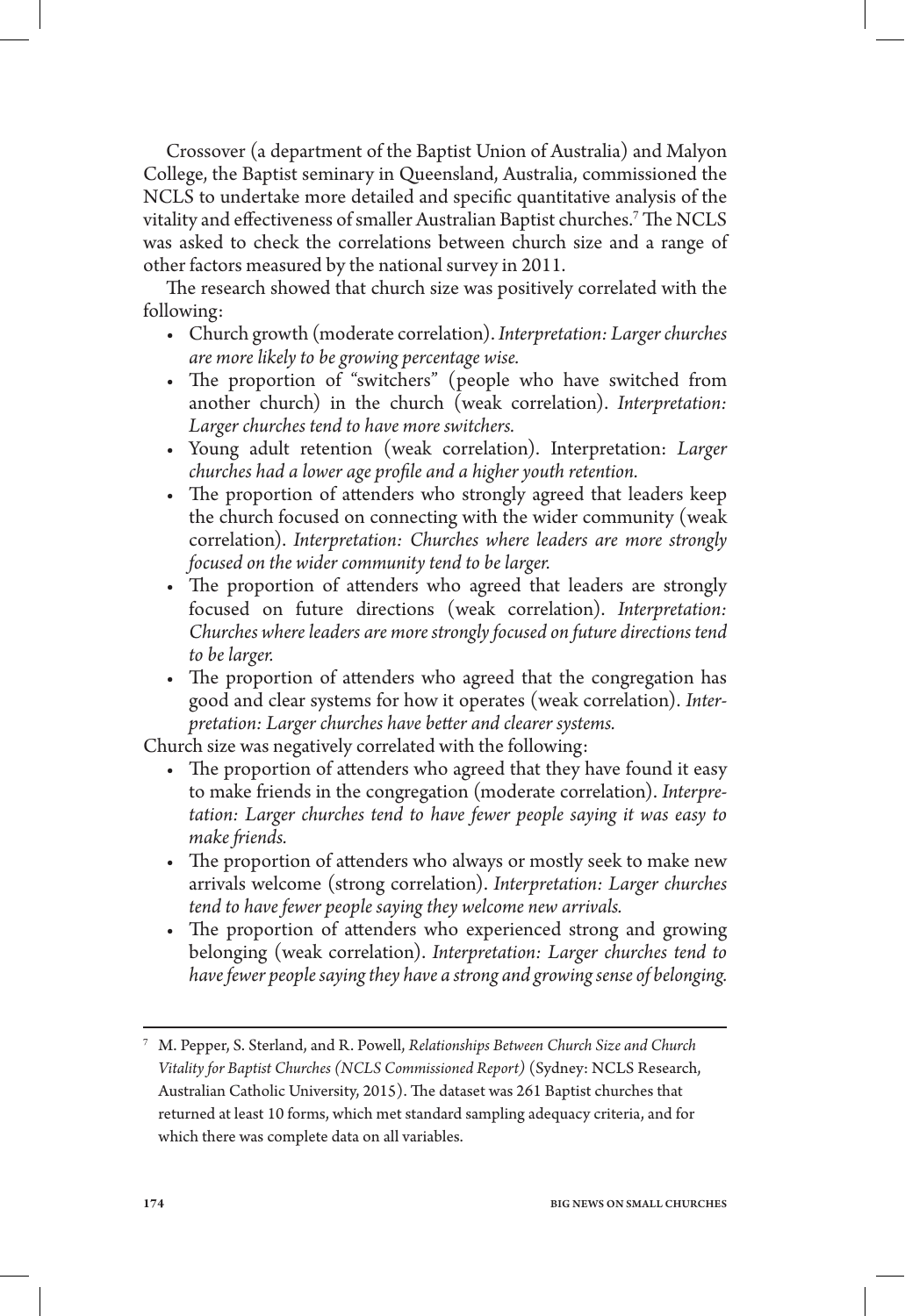- The proportion of attenders in a leadership role (moderate correlation). *Interpretation: Larger churches tend to have fewer people in a leadership role.*
- The proportion of attenders who felt that leaders encouraged them to use their gifts and skills to a great or some extent (moderate correlation). *Interpretation: Larger churches tend to have fewer people saying they felt their gifts and skills were being used.*
- The proportion of attenders who strongly agreed that they have a strong sense of belonging to the denomination (weak correlation). *Interpretation: Larger churches tend to have fewer people saying they have a strong and growing belonging to the denomination.*

Church size did not correlate significantly with the following:

- The proportion of newcomers (people who had joined the church in the last five years and had not previously been attending church) in the church
- The length of time the church had existed
- The proportion of attenders who attended most weeks or more often
- The proportion of attenders who participated in group activities
- The proportion of attenders who had invited someone to church in the previous year
- The proportion of attenders who were certain or very likely to follow up a drifter
- The proportion of attenders who regularly gave 5% or more of their net income to the church
- The proportion of attenders who agreed that the congregation is always ready to try something new
- The proportion of attenders who agreed that leaders inspire them to action
- The proportion of attenders who agreed that leaders communicate clearly and openly
- The proportion of attenders who agreed that leaders encourage innovation and creative thinking
- The proportion of attenders who agreed that leaders help the congregation build on its strengths

These findings demonstrate that larger churches are more likely to be growing numerically, but they do so primarily through gaining "switchers" from other churches and by retaining their young adults. This is probably explained by the fact that because of their greater size, they are able to offer more and better ministries that are attractive for Christians, especially young adults. In other words, larger churches get larger because they are larger. In terms of "conversion growth," though, they are no more effective than smaller churches.

Larger churches are better at some things. Leaders in larger churches keep their church more focused on connecting with the wider community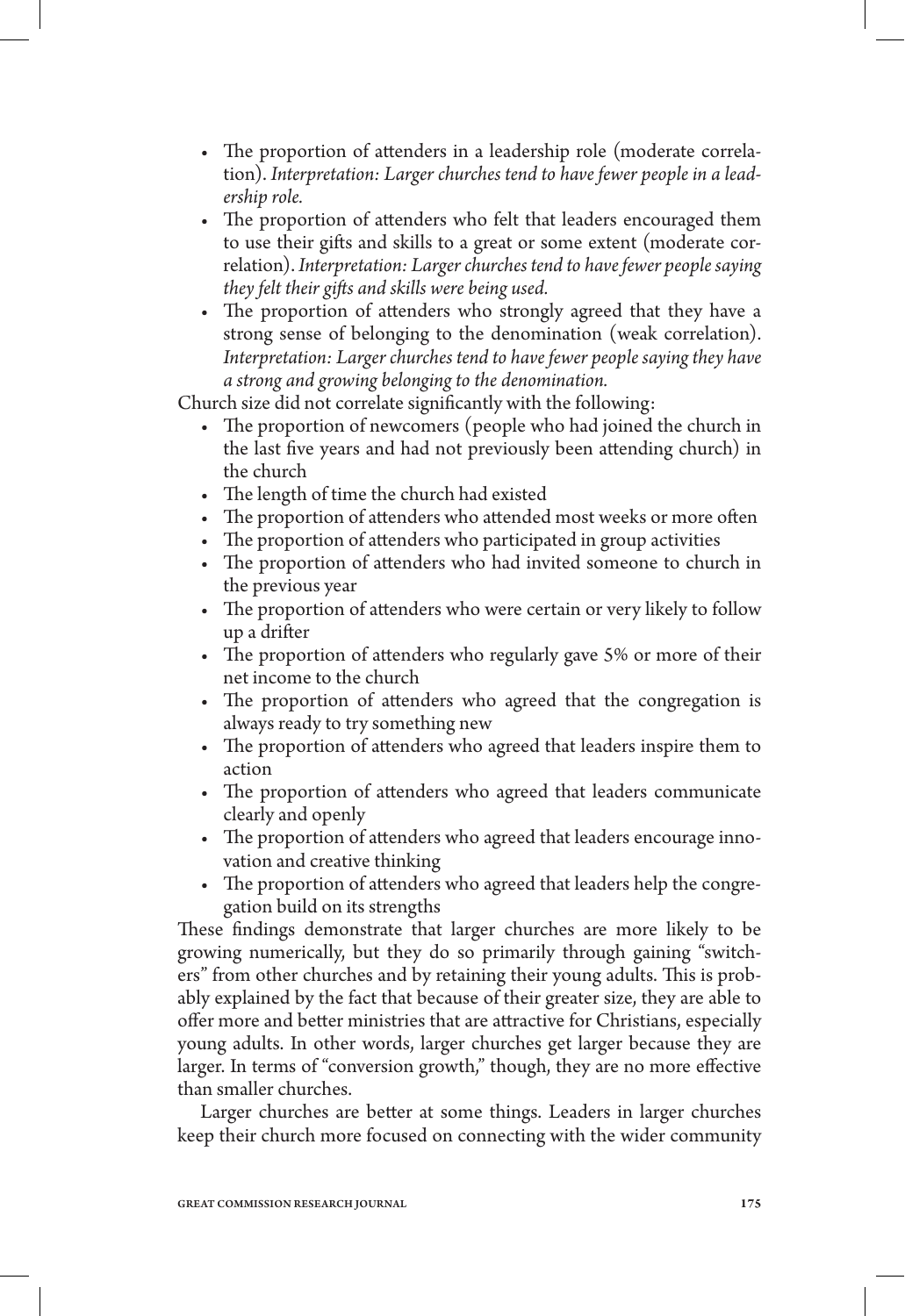and on future directions. Larger churches also have better and clearer systems for how they operate compared to smaller churches. These are necessary because of their greater size.

However, on almost every other measure of vitality or effectiveness (including newcomers), smaller churches are doing as well, if not better, than larger churches. People in smaller congregations tend to find it easier to make friends in the congregation, are more likely to seek to make new arrivals welcome (strong correlation), experience a stronger sense of belonging to their congregation and their denomination, are more likely to be in a leadership role, and feel that leaders encourage them to use their gifts and skills to a greater extent than their brothers and sisters in larger churches.

We can conclude that in terms of friendliness, making new people feel welcome, creating a sense of belonging, and offering levels of involvement in ministry leadership, smaller churches are actually *superior* to larger churches.<sup>8</sup> These findings lend weight to a growing awareness that small churches are not just big churches that need to grow up but are a unique and potent force. The church is the bride of Christ—even the smallest local manifestation of it. Small churches are being urged to realize that smallness is not a problem to be fixed but a strategic advantage God wants to use.

## **STR ATEGIC ADVANTAGES OF THE SMALL CHURCH**

#### **IN FULFILLING THE GREAT COMMISSION**

So, given that even if a congregation is declining numerically, it *may* still be contributing effectively to the fulfillment of the Great Commission, what are the implications for smaller churches? Frazer speaks of *upcycling*, "The upcycling process attempts to redeem vital functions that have become less effective or non-effective due in part to the forms in which they exist."<sup>9</sup> In the church context, the first task of consultants and leaders is to identify the elements worth redeeming and deconstruct them to their basic elements and essential functions. So, what are the basic elements and essential functions that offer a competitive advantage for smaller churches?

Leaders of small churches do not need to be told of the special challenges they face because of their size; lack of human and financial resources and loss of young adults to larger congregations are two of the most acute. However, in the sovereign will of God, small churches have unique advantages

<sup>8</sup> Obviously these conclusions emerge from the Australian context. However, Woolever and Bruce's work cited above demonstrates that small churches in the U.S have similar qualities to those in Australia.

<sup>9</sup> Richard J. Frazer, "Upcycling Church: New Hope for Transforming Declining and Plateaued Churches," *The Great Commission Research Journal 5,* no. 2 (2014): 165.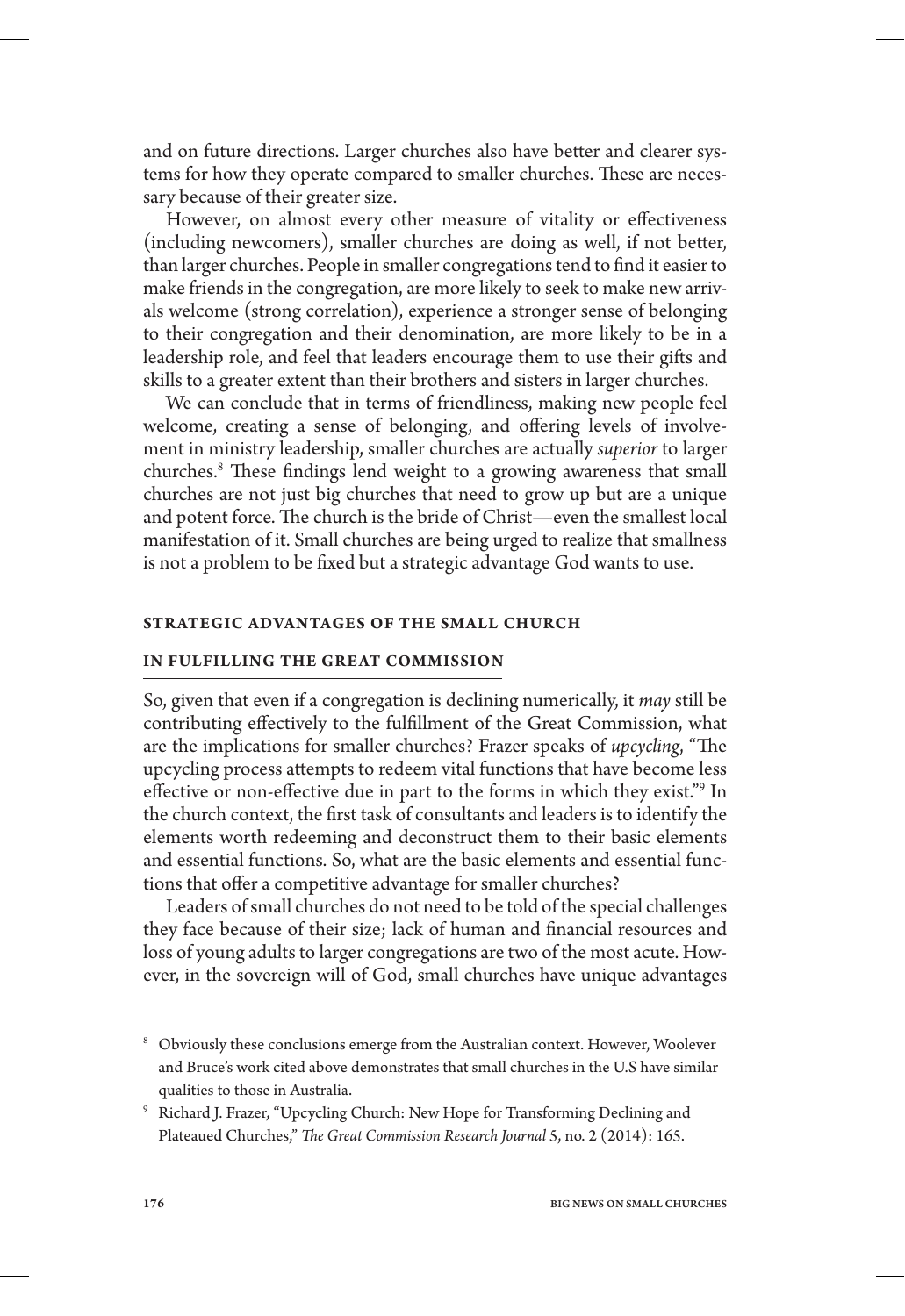over larger churches, which mean they can fulfill a unique function in the kingdom of God.

The most obvious advantage that smaller churches have over larger churches is their intimacy. In a larger church, it is possible for two people who have attended the same church for many years to never know each other. For people who have spent all their lives in smaller churches, this possibility seems hard to believe. Large churches may call themselves a family, but "What sort of family is it where you don't even know most of the people you worship with?"

David Ray writes,

Worship in small churches is a family reunion and more. People of various generations, who behave like an extended family and are connected by accident, choice, or blood come together to worship their heavenly Parent, identify who is present and absent, exchange greetings and regrets, receive and pass on good news and bad, baptize and confirm, marry and bury, pray and eat, and practice the rituals that tell them whose they are, who they are, where they belong, and what they need to be doing. This familial nature of their worship is one of the distinctive features of small churches.<sup>10</sup>

Small groups can go some way to addressing the large church phenomenon of not knowing everyone, and some people actually enjoy the anonymity of a large church. For many people, however, the idea of going to a church on Sunday "where everybody knows your name" is a powerful and attractive notion. Certainly small churches can be cold and unfriendly, but there is something beautiful and attractive about going to a place where you have a meaningful relationship with *all* the others who are gathered.

Brandon O'Brien<sup>11</sup> suggests that another advantage that small churches have over larger churches is that they can more easily express authenticity, and authenticity is a highly valued commodity in our contemporary world. In their bestselling book, *Authenticity,*12 authors James Gilmore and Joseph Pine claim that instead of searching solely for high-quality goods and services, people increasingly make purchase decisions based on how real or fake they perceive something is. You will have noticed how "authentic," "organic," and "natural" are important marketing terms these days. Related to this is the appeal of all things "vintage." People prefer to listen to the hiss of a vinyl LP rather than high fidelity recordings. Many people will pay more for blue jeans that are old, torn, and faded, because they look authentically broken in.

 $^{\scriptscriptstyle 10}$  David R. Ray, *The Big Small Church Book* (Cleveland: Pilgrim Press, 1992), 61.

<sup>&</sup>lt;sup>11</sup> Brandon J. O'Brien, *The Strategically Small Church: Intimate, Nimble, Authentic, Effective* (Minneapolis: Bethany House, 2010), 59.

<sup>12</sup> James Gilmore and Joseph Pine, *Authenticity: What Consumers Really Want* (Boston: Harvard Business School Press), 2007.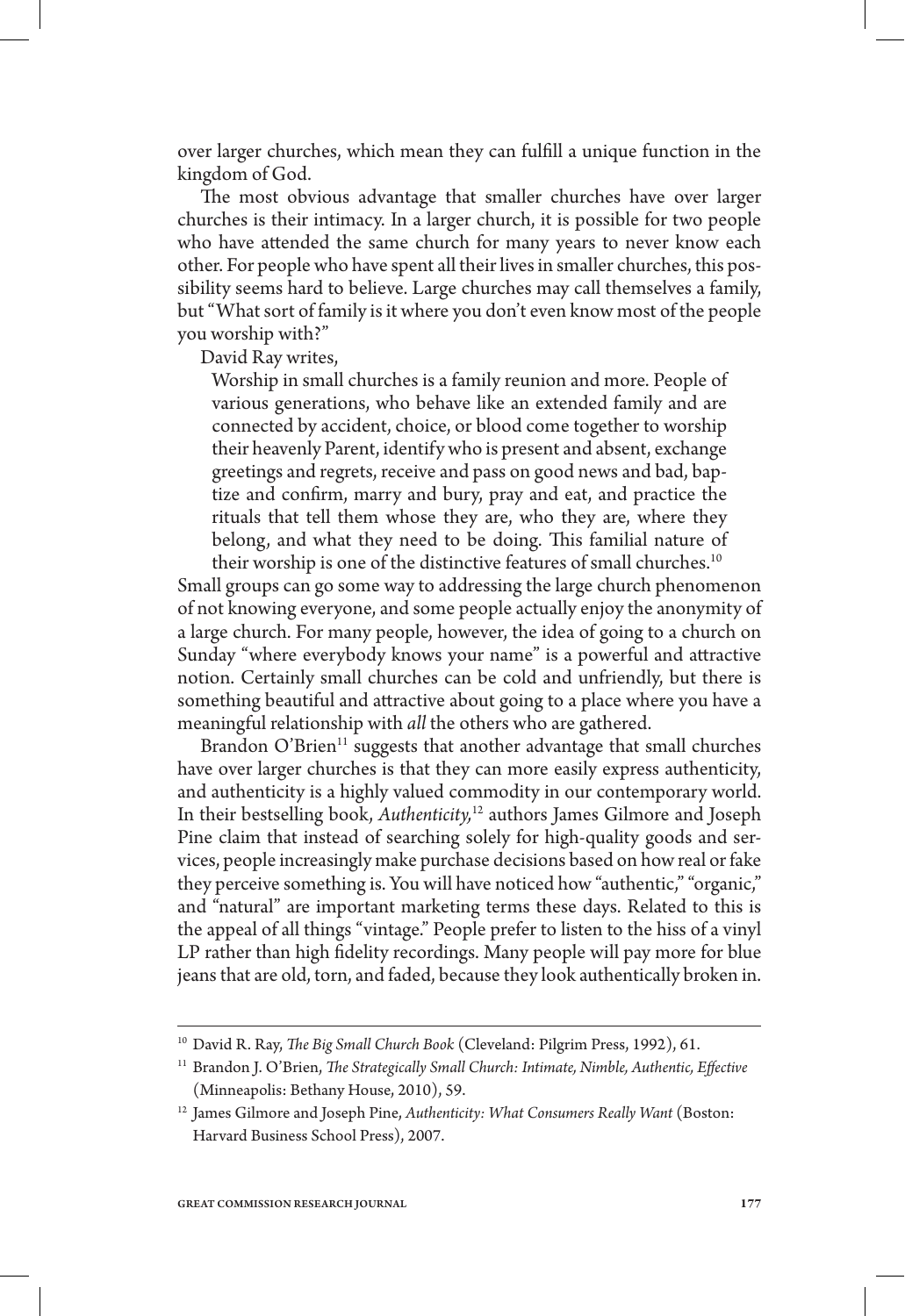Certainly, churches of all sizes can express authenticity, but it is *easier* for a small church. Larger churches, because of their more abundant resources, are able to be excellent; high standard music, children's ministry, glossy brochures, and so on, all contribute to a quality experience for church attenders. However, excellence can also come across as "slick," and for a growing number of people, "slick" is not as attractive as "authentic." Small churches usually struggle for excellence, but they have an abundance of authenticity exactly for this reason. The music might not be the latest, the musicians are few and not always on key, the building is old and small, the coffee is instant, and the car parking limited. This "earthiness" is the beauty of the small church. It may not be perfect, but it is the "real thing."

Another strategic advantage of the small church is its ability to offer allage worship. In its mandate to provide excellence, the larger church loses its ability to do worship which involves young people. In small churches in which I have been involved, children have played in the band (even when they are not very good), done the Bible reading, collected the offering, been involved in the sermon, and come to the front for a children's story each week. Because of the logistics, and the commitment to excellence, one does not see this in a larger church. Instead, in order to provide quality, age-appropriate ministry, children and youth tend to be separated from the other members of the congregation at some stage in the service. However, because of smaller numbers, this approach is often not possible for smaller churches. Many are not able to offer any more than a combined, all-age children's class and possibly something for the teenagers. This limitation also offers a unique opportunity for the small church to be an authentic (there is that word again), all-age community where different ages are not separated but are "forced" together. The inability to provide age-specific ministry to children and youth is not something to be lamented but something to be celebrated. In our increasingly fragmented society, the small church is a witness to the power of the gospel to produce ethnically and age-diverse communities where people set aside their own preferences for the sake of relational coherence. Further, "People often grow more in intergenerational environments. That's why God created families."<sup>13</sup>

The physical location of many small urban churches also provides a strategic advantage. McMahan demonstrates, "Few ministry contexts afford as much opportunity to impact the world for Christ with an efficiency and a power as that of urban ministry."14 Several factors that change the receptivity of a population toward the gospel are especially significant to the urban

<sup>13</sup> Reggie McNeal, *Missional Renaissance: Changing the Scorecard for the Church* (San Francisco: Wiley, 2009), 108.

<sup>&</sup>lt;sup>14</sup> Alan McMahan, "The Strategic Nature of Urban Ministry," The Great Commission *Research Journal* 7, no. 1 (2015).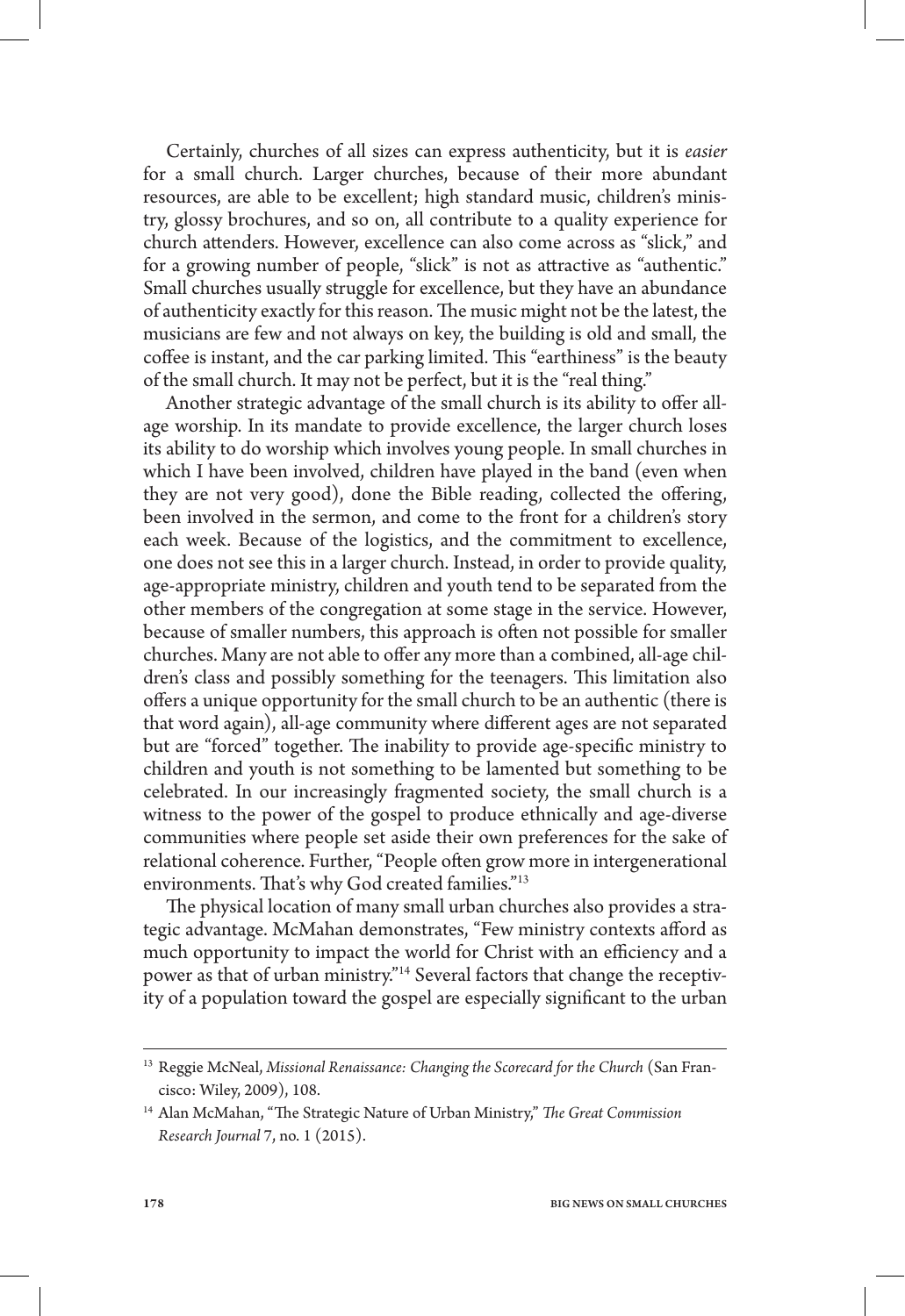context, including migration. The inner city thus becomes fertile ground for the spread of the gospel if it can be presented in terms that make sense and meet needs.

Larger churches tend to be located in suburban areas.<sup>15</sup> They are often located away from the centers of cities because of the cost of land closer to the central business district. In contrast, many smaller churches are located in interurban locations. Often, they were larger churches that have been negatively impacted by demographic changes. However, although numerically small, their location provides them with the unique opportunity to take advantage of the increased level of receptivity for the gospel that many city dwellers experience. Small urban churches are uniquely positioned to reach migrants through ministries such as English conversation classes.16

Another unlikely advantage of the small church is its vulnerability.<sup>17</sup> With scant resources and fewer people to support a budget, small churches are inherently vulnerable. However, as sociologist Brené Brown has pointed out,18 vulnerability is not a bad trait to have. In vulnerability lies great strength. "Vulnerability is the birthplace of love, belonging, joy, courage, empathy and creativity. It is the source of hope, empathy, accountability, and authenticity."<sup>19</sup> Those who minister in small churches know this vulnerability and the hidden strengths that it brings. Vulnerability helps us identify with the poor and needy. It helps us understand the vulnerability of Jesus and our dependence on God and one another. Vulnerability helps make us faithful.

The limited financial and human resources of smaller churches provide another potential advantage—simplicity. People are hungry for simple because the world has become so complex.<sup>20</sup> Information technology has not simplified our lives but the exact opposite. Apple and Google have been successful businesses because they have made their products simple. Even their graphic design reflects this simplicity.

<sup>20</sup> Thom S. Rainer and Eric Geiger, *Simple Church: Returning to God's Process for Making Disciples* (Nashville: B&H Publishing Group, 2011), 8.

<sup>&</sup>lt;sup>15</sup> Carl S. Dudley and David A. Roozen, "Faith Communities Today: A Report on Religion in the United States Today," *Hartford Institute for Religion Research* (2001).

<sup>&</sup>lt;sup>16</sup> Mark Woodward, "Teaching English as a Tool of Evangelism," Journal of Applied Missiol*ogy* 4, no. 1 (1993).

<sup>&</sup>lt;sup>17</sup> Lisa G. Fischbeck, "The Strength and Beauty of Small Churches," Faith and Leadership, https://www.faithandleadership.com/lisa-g-fischbeck-strength-and-beauty-smallchurches.

<sup>18</sup> Brené Brown, *Daring Greatly: How the Courage to be Vulnerable Transforms the Way We Live, Love, Parent, and Lead* (London: Penguin, 2012).

<sup>19</sup> Ibid., 34.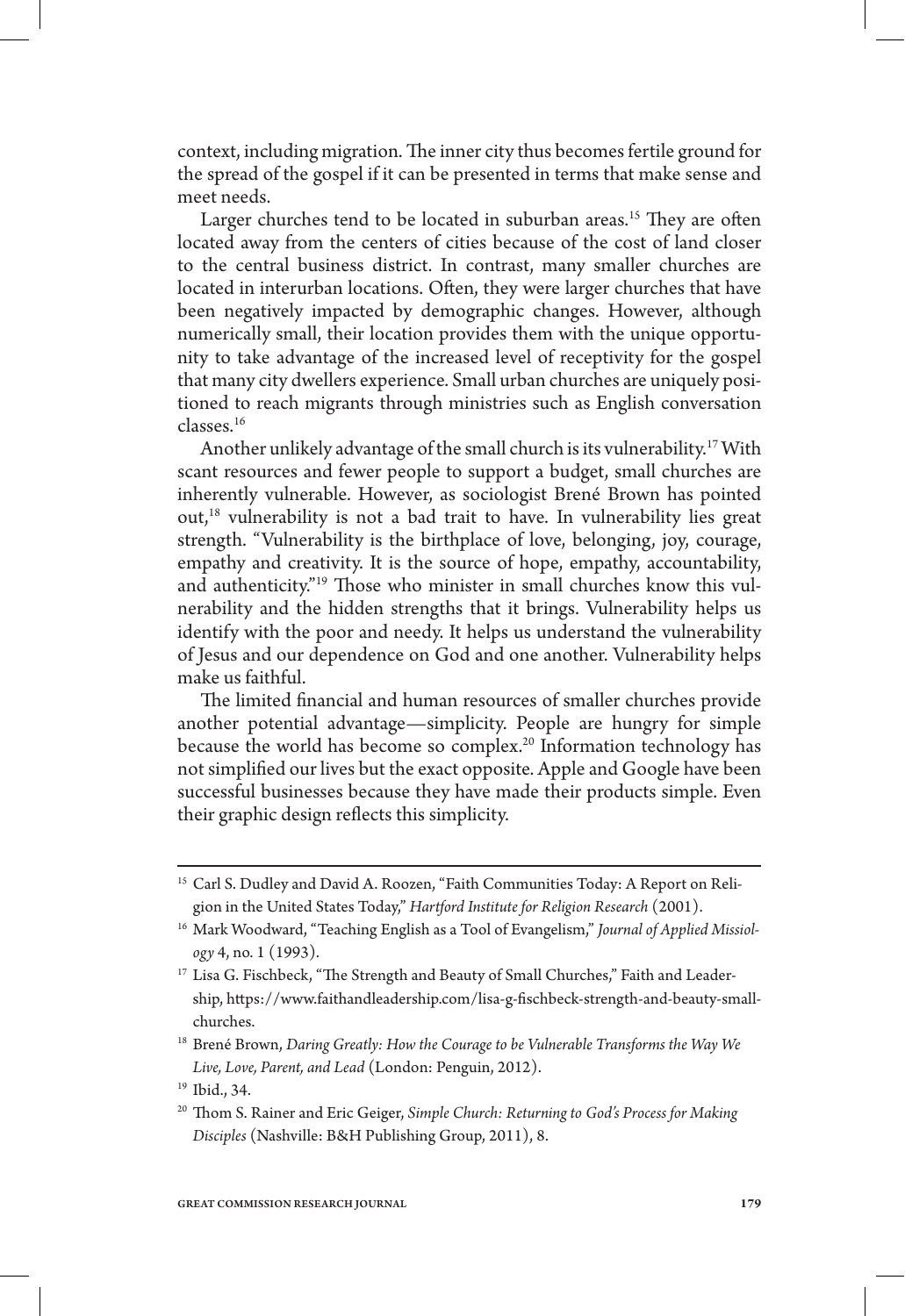Larger churches can be mind-bogglingly complex because of the range of programs they offer. Smaller churches, in contrast, can be beautifully simple. Sometimes the lack of resources means that the only "ministry" a small church can run is the Sunday morning worship service. Often this can be seen as negative, but it can be equally seen as empowering. Ministry becomes something that individuals do as they evangelize at work, disciple the young person from church at lunchtime, and serve at the local soccer club on the weekends, rather than a program to participate in at the church.

Reggie McNeil talks about changing the scorecard for the church.<sup>21</sup> A scorecard determines what gets rewarded and what gets done. Since the advent of the Church Growth Movement, churches have focused on measuring things like church attendance and giving as a way of measuring how successful churches are. According to this scorecard, most small churches fail. What if we change the scorecard from counting participation in programs to growth in disciples? Participation does not ensure maturation. People do not grow just by attending programs, but sometimes that is all we measure. If small churches can set themselves free from the numerical growth scorecard, they can be free to "deprogram" themselves and focus on discipleship and its measurement.

David Ray points out that a person can meditate alone. A person alone in a crowd can be entertained, informed, and inspired. On the other hand, a person can only fully worship and be edified by actively participating in worship with a Christian community, and a Christian community is a group of Christians who know and care about one another. The small church can create this disciple-growing community as well, if not better, than the larger church.

The church growth goal, in response to the Great Commission, is "to proclaim Jesus Christ as Lord and Savior, and to persuade people to become His disciples and responsible members of His Church."<sup>22</sup> As Arn helpfully points out, there is a distinction between "evangelism" and "disciplemaking."23 Evangelism "success" is achieved when a verbal response is given by a non-Christian, which indicates their endorsement of a set of convictions reflective of their new Christian faith. Disciple-making "success" is achieved when a change in behavior is observed in a person, which indicates their personal integration of a set of convictions reflective of their new Christian faith. Arn concludes that "disciple-making" more accurately describes what should be our efforts in response to the Great Commis-

<sup>21</sup> McNeal, *Missional Renaissance: Changing the Scorecard for the Church*.

<sup>22</sup> Donald McGavran and Win Arn, *Ten Steps to Church Growth* (New York: Harper & Row, 1977).

<sup>23</sup> Charles Arn, "Evangelism or Disciple-Making," *Great Commission Research Journal* 5, no. 1 (2013): 74.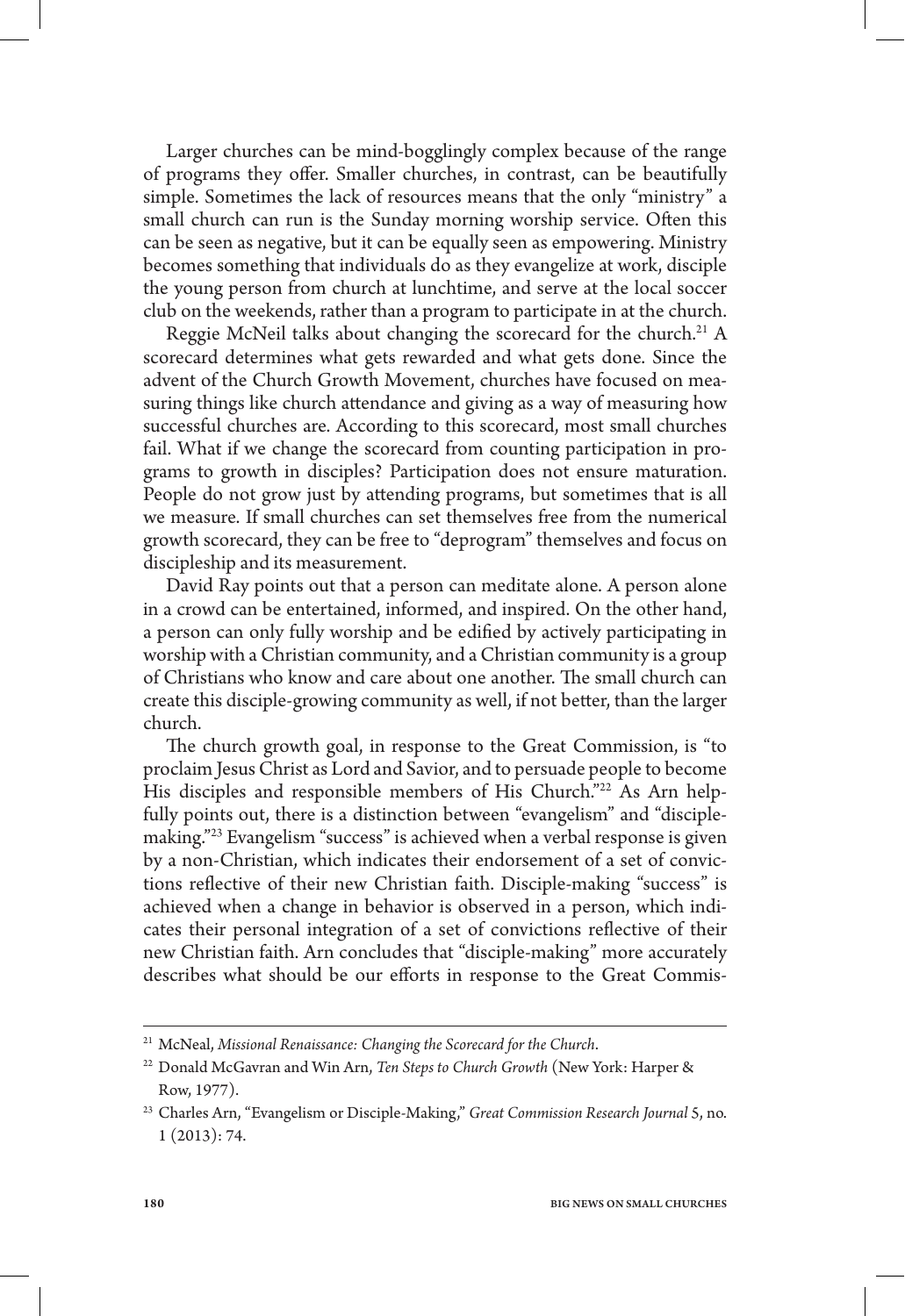sion. This is because "when people have no meaningful contact with church members in the process of their conversion, they are likely to feel no meaningful identification with that church after their conversion, and are therefore likely to drop out."24

Larger churches are sometimes better positioned to succeed in "evangelism," as Arn defines it. Their larger budgets and human resources means they can run programs and events where non-Christians can give a verbal response to the gospel. However, both large and small churches are equally positioned when it comes to *disciple making*. Their models of disciple making may differ. For example, the larger church is more likely to have disciplemaking programs, whereas the smaller church is more likely to operate on an individual level. Both have the potential to be equally successful. Indeed, the more one-on-one nature of disciple making in smaller churches may be advantageous.

## **CONCLUSION**

It may well be that many smaller churches have been falsely condemned by the Church Growth Movement's emphasis on counting attendance and offerings as the basis of success. The research reported in this article demonstrates that in terms of vitality and Great Commission effectiveness, smaller Baptist churches in Australia are not just on par with larger churches, but in some areas, are actually more effective. The drift of *Christian* switchers from smaller churches to larger churches has disguised this important reality. It is indeed possible that a small church that is fullling the Great Commission may, in net terms, not grow numerically.

Still, many small churches are in decline, in which case they may well need to look at turnaround strategies.<sup>25</sup> These churches may need to consider looking at new leadership, establishing a new coalition, designing new ministries, and making the hard decisions. The goal of the small church is to be faithful to what it has been called to be, not to blame God for what it is not. Small churches make a mistake if they try to imitate what larger churches do, especially in worship services. They do better if they celebrate their uniqueness and build upon those strengths (to upcycle), rather than try to imitate what bigger churches already do well.

However, the measure of a small church should not be whether it is growing numerically or not. Certainly, small churches should be praying for growth and utilizing the strategic advantages suggested in this article, but attendance numbers are not what it is *all* about. In the sovereign will

<sup>&</sup>lt;sup>24</sup> Flavil Yeakley, "Views of Evangelism," in *The Pastor's Church Growth Handbook,* ed. Win Arn (Pasadena: Church Growth Press, 1988), 285.

<sup>&</sup>lt;sup>25</sup> Gary L.McIntosh, "The Impact of Church Age and Size on Turnaround," *The Great Commission Research Journal* 4, no. 1 (2012): 13.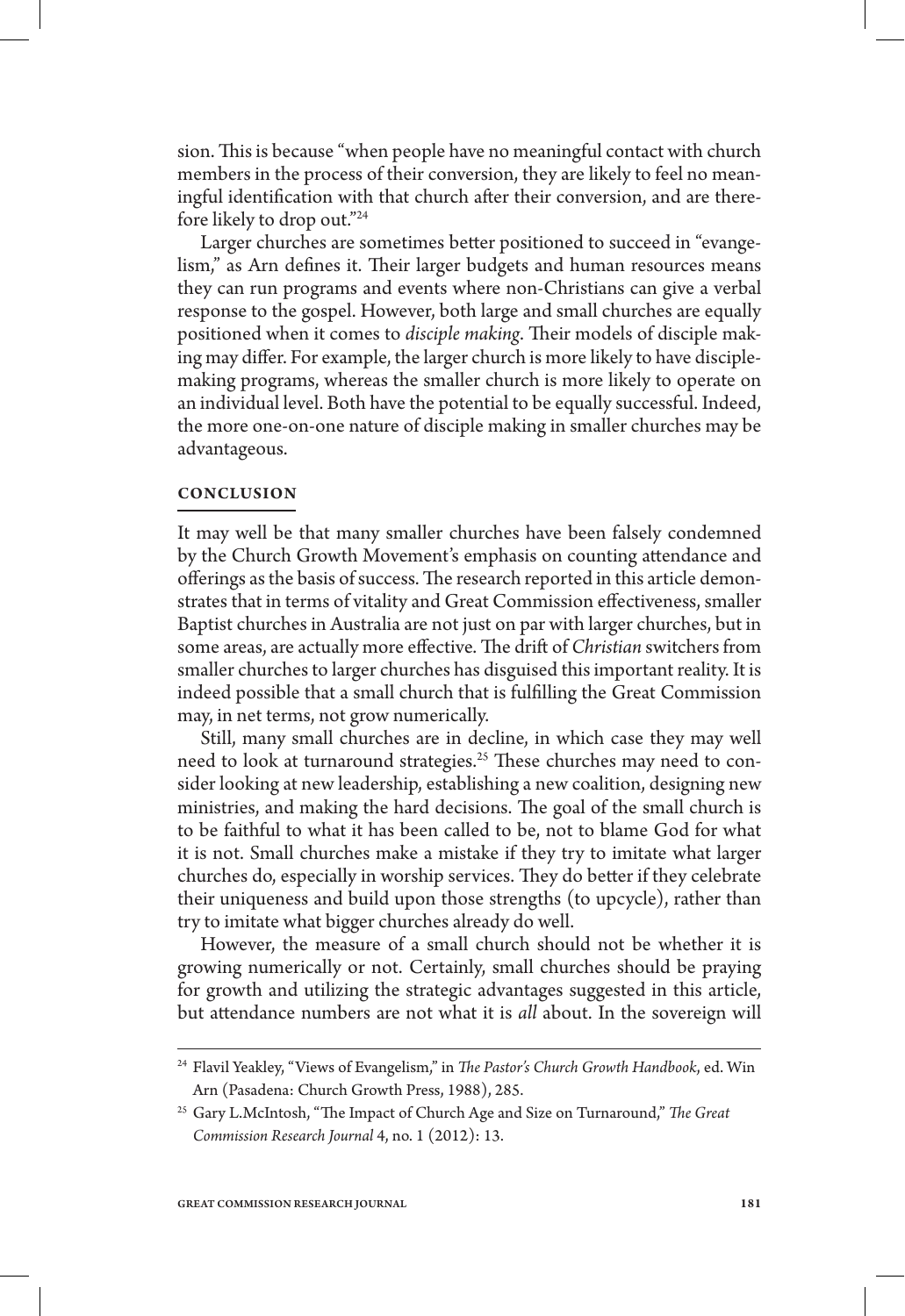of God, numerical growth is something that may or may not be granted. Demographic trends, hemorrhaging of young adults to larger churches, and aging facilities may mean that a successful smaller church does not grow numerically. That does not mean it is not contributing, or cannot contribute, to the fulllment of the Great Commission.

## **References**

- Arn, Charles. "Evangelism or Disciple-Making." *Great Commission Research Journal* 5, no. 1 (2013): 73–82.
- Brown, Brené. *Daring Greatly: How the Courage to Be Vulnerable Transforms the Way We Live, Love, Parent, and Lead*. London: Penguin, 2012.
- Dudley, Carl S., and David A. Roozen. "Faith Communities Today: A Report on Religion in the United States Today." *Hartford Institute for Religion Research* (2001).
- Fischbeck, Lisa G. "The Strength and Beauty of Small Churches." Faith and Leadership, Accessed: 24 Nov 15, https://www.faithandleadership.com/lisa-g-fischbeck-strengthand-beauty-small-churches.
- Frazer, Richard J. "Upcycling Church: New Hope for Transforming Declining and Plateaued Churches." *-e Great Commission Research Journal* 5, no. 2 (2014): 162–81.
- Gilmore, James, and Joseph Pine. *Authenticity: What Consumers Really Want*. Boston: Harvard Business School Press, 2007.
- Kaldor, Peter, John Bellamy, Ruth Powell, Bronwyn Hughes, and Keith Castle. *Shaping Our Future: Characteristics of Vital Congregations*. Adelaide: Openbook, 1997.

McGavran, Donald, and Win Arn. *Ten Steps to Church Growth*. New York: Harper & Row, 1977.

- McIntosh, Gary L. "The Impact of Church Age and Size on Turnaround." *The Great Commission Research Journal* 4, no. 1 (2012): 6–14.
- McMahan, Alan. "The Strategic Nature of Urban Ministry." *The Great Commission Research Journal* 7, no. 1 (2015): 28–42.
- McNeal, Reggie. *Missional Renaissance: Changing the Scorecard for the Church*. San Francisco: Wiley, 2009.
- O'Brien, Brandon J. *The Strategically Small Church: Intimate, Nimble, Authentic, Effective. M*inneapolis: Bethany House, 2010.
- Pepper, M., S. Sterland, and R. Powell. *Relationships Between Church Size and Church Vitality for Baptist Churches (NCLS Commissioned Report)*. Sydney: NCLS Research, Australian Catholic University, 2015.
- Rainer, Thom S., and Eric Geiger. Simple Church: Returning to God's Process for Making Disciples. Nashville: B&H Publishing Group, 2011.
- Ray, David R. *The Big Small Church Book. C*leveland: Pilgrim Press, 1992.
- Towns, Elmer L., Gary McIntosh, and Paul E. Engle. *Evaluating the Church Growth Movement: 5 Views*. Grand Rapids: Zondervan, 2004.
- Vaters, Karl. *The Grasshopper Myth: Big Churches, Small Churches, and the Small Thinking That Divides Us*. Fountain Valley: New Small Church, 2012.
- Woodward, Mark. "Teaching English as a Tool of Evangelism." *Journal of Applied Missiology*  4, no. 1 (1993).
- Woolever, Cynthia, and Deborah Bruce. *Beyond the Ordinary: Ten Strengths of Us Congregations*. Louisville: Westminster John Knox Press, 2004.
- Yeakley, Flavil. "Views of Evangelism." In *The Pastor's Church Growth Handbook,* edited by Win Arn. Pasadena: Church Growth Press, 1988.